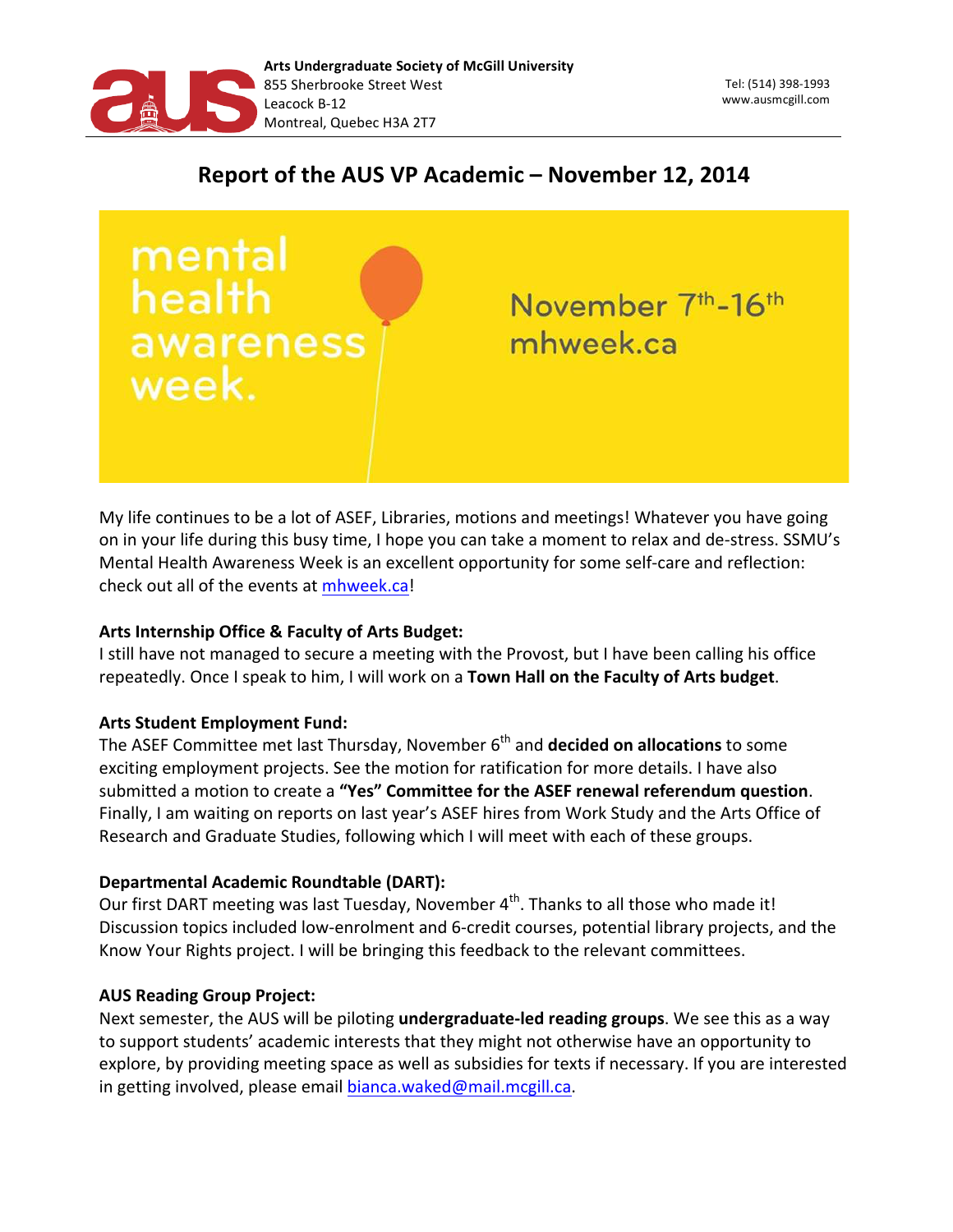

## **AGSEM Endorsement Press Release:**

As mandated by the motion passed at the October 29<sup>th</sup> Legislative Council, a press release regarding our endorsement of the AGSEM unionization campaign has been posted on the website. This will be distributed through social media and the listserv shortly.

## **AUS-Library Partnership Committee:**

The committee met on Friday, November  $7<sup>th</sup>$  and has begun developing our proposal for the Arts Undergraduate Improvement Fund. We have identified several areas to add in-fill seating; possible additions to new or existing **group study rooms**; and ways to re-develop the now-defunct Cyberthèque service desk. I will have more information once we receive some quotes.

## **Library Feasibility Study:**

The architects held a Town Hall on Tuesday, November 11, and the Steering Committee met on Wednesday morning. Will report orally with any updates.

## **Academic Affairs Committee:**

We met last Wednesday, November 5<sup>th</sup> to discuss updates from DART and my meeting with Associate Dean Lach. This includes the idea of a Midterm Conflict Policy for the Faculty of Arts.

#### **Know Your Rights:**

I have been a bit out of the loop because of other meetings, but see Jacob's report for more updates. There is still time to get involved!

## **Student-Led Sexual Assault Policy:**

SSMU is seeking your participation in the development of the student-led Sexual Assault Policy. On Thursday, November 13<sup>th</sup> from 4:45-5:45pm in Lev Bukhman (2<sup>nd</sup> Floor SSMU), learn about the work being done and provide input on the current draft of the policy. More information here.

## **AUS HR Review:**

Ava and I met briefly to discuss the framework and timeline for this project. However, it has currently been sidelined by some other urgent matters. We hope to pick it up again next week.

## **Committee on Student Affairs:**

Met on Tuesday, November  $11<sup>th</sup>$ . Will report orally.

## **Curriculum 
Committee:**

Next meeting Monday, November 17.

## **Faculty of Arts Committee:**

Next meeting Tuesday, November 25<sup>th</sup>. If you have **questions you would like us to ask the Dean**, please let me know! I will send out a reminder next week.